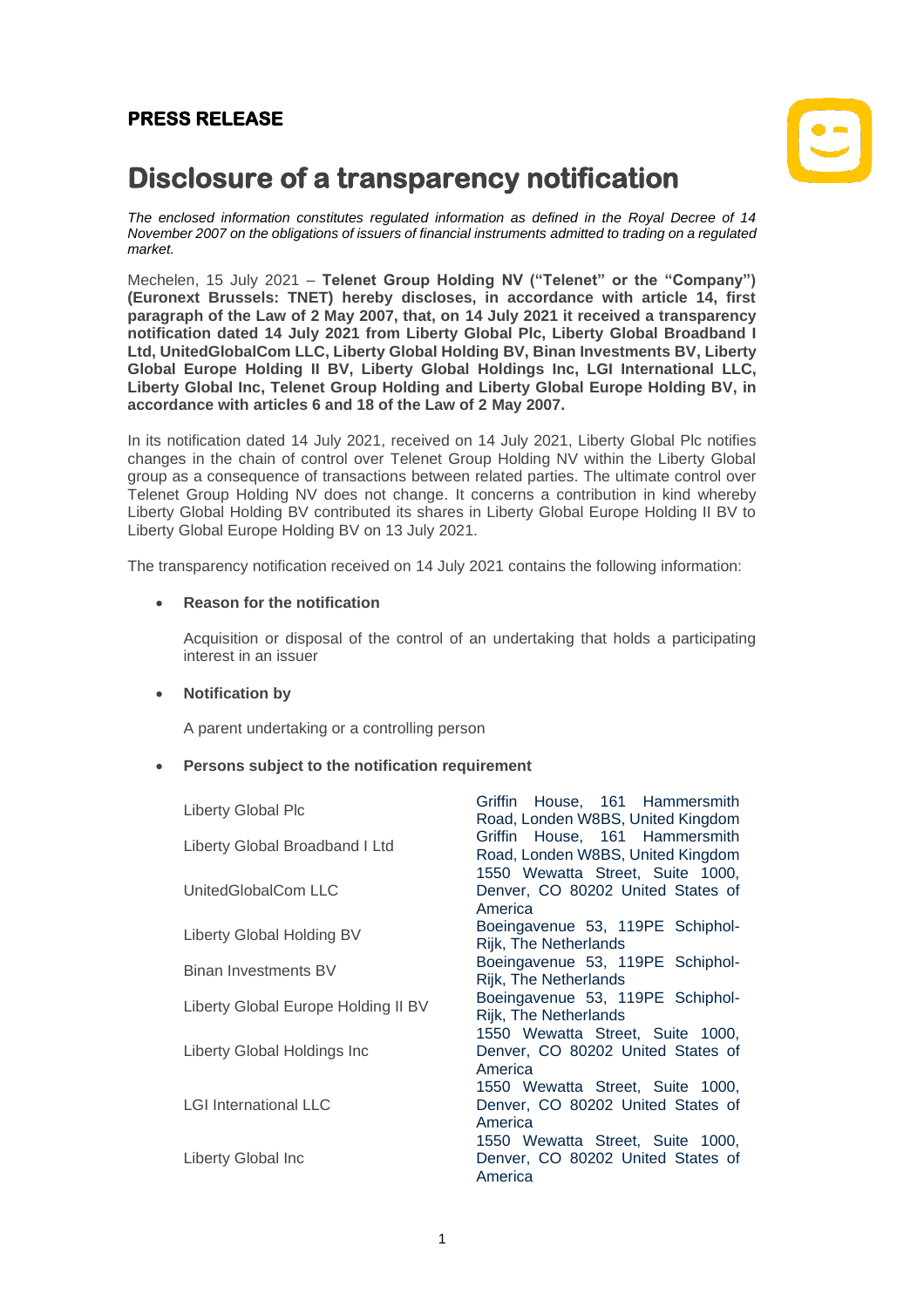Telenet Group Holding NV Liersesteenweg 4, 2800 Mechelen

Liberty Global Europe Holding BV Boeingavenue 53, 1119 PE Schiphol-Rijk, Nederland

• **Date on which the threshold is crossed**

13 July 2021

• **Threshold that is crossed**

60%

• **Denominator**

113.841.819

• **Notified details**

| A)       | Voting rights                                 | Previous notification | After the transaction   |                                 |                         |                                    |
|----------|-----------------------------------------------|-----------------------|-------------------------|---------------------------------|-------------------------|------------------------------------|
|          |                                               | # voting rights       | # of voting rights      |                                 | % of voting rights      |                                    |
|          | Holders of voting rights                      |                       | Linked to<br>securities | Not linked to<br>the securities | Linked to<br>securities | Not linked<br>to the<br>securities |
|          | Liberty Global Plc                            | 0                     | 0                       | 0                               | $0.00\%$                | $0.00\%$                           |
|          | Liberty Global Broadband I<br>Ltd             | 0                     | $\Omega$                | $\Omega$                        | $0.00\%$                | $0.00\%$                           |
|          | UnitedGlobalCom LLC                           | 0                     | $\Omega$                | $\Omega$                        | $0.00\%$                | $0.00\%$                           |
|          | Liberty Global Holding BV                     | 0                     | $\Omega$                | $\Omega$                        | $0.00\%$                | $0.00\%$                           |
|          | <b>Liberty Global Europe</b><br>Holding BV    |                       | $\Omega$                | 0                               | $0.00\%$                | $0.00\%$                           |
|          | Liberty Global Inc                            | $\Omega$              | 0                       | $\Omega$                        | $0.00\%$                | $0.00\%$                           |
|          | <b>LGI International LLC</b>                  | 0                     | $\Omega$                | 0                               | $0.00\%$                | $0.00\%$                           |
|          | Liberty Global Holdings Inc                   | 0                     | $\Omega$                | 0                               | $0.00\%$                | $0.00\%$                           |
|          | <b>Liberty Global Europe</b><br>Holding II BV | O                     | $\Omega$                | 0                               | $0.00\%$                | $0.00\%$                           |
|          | <b>Binan Investments BV</b>                   | 66,342,037            | 66,342,037              | $\Omega$                        | 58.28%                  | $0.00\%$                           |
|          | Telenet Group Holding NV                      | 4,598,558             | 4,464,799               | $\Omega$                        | 3.92%                   | $0.00\%$                           |
| Subtotal |                                               | 70,940,595            | 70,806,836              |                                 | 62.20%                  |                                    |
|          |                                               | <b>TOTAL</b>          | 70,806,836              | $\bf{0}$                        | 62.20%                  | $0.00\%$                           |

| B)<br>Equivalent financial<br>instruments      | After the transaction           |                    |                               |                                                                                 |                          |            |
|------------------------------------------------|---------------------------------|--------------------|-------------------------------|---------------------------------------------------------------------------------|--------------------------|------------|
| Holders of equivalent<br>financial instruments | Type of financial<br>instrument | Expiration<br>Date | Exercise<br>period or<br>date | # of voting rights that<br>may be acquired if the<br>instrument is<br>exercised | % of<br>voting<br>rights | Settlement |
|                                                |                                 |                    |                               |                                                                                 |                          |            |
|                                                | <b>TOTAL</b>                    |                    |                               | 0                                                                               | $0.00\%$                 |            |

|               | 70,806,836         | rights<br>62.20% |
|---------------|--------------------|------------------|
| TOTAL (A & B) | # of voting rights | $%$ of<br>voting |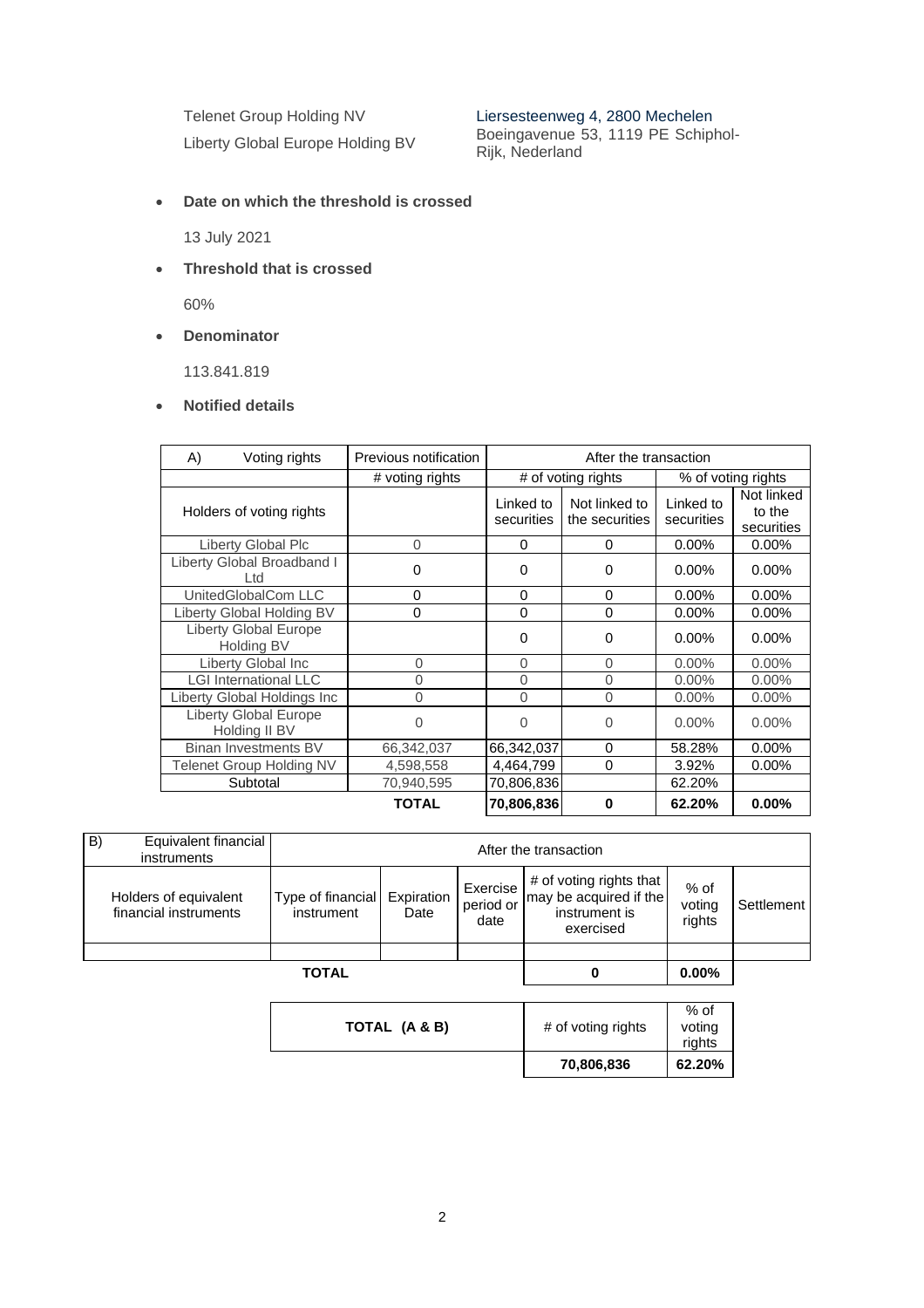• **Full chain of controlled undertakings through which the holding is effectively held**



#### • **Additional information**

This transparency notification concerns changes in the chain of control over Telenet Group Holding NV within the Liberty Global group as a consequence of transactions between related parties. The ultimate control over Telenet Group Holding NV does not change. It concerns a contribution in kind whereby Liberty Global Holding BV contributed its shares in Liberty Global Europe Holding II BV to Liberty Global Europe Holding BV on 13 July 2021.

The full text of this notification is also available on our investor website: [https://investors.telenet.be.](https://investors.telenet.be/)

| <b>Contacts</b>            |                          |                                   |                |
|----------------------------|--------------------------|-----------------------------------|----------------|
| <b>Investor Relations:</b> | Rob Govens               | rob.goyens@telenetgroup.be        | +32 15 333 054 |
|                            | <b>Bart Boone</b>        | bart.boone@telenegroup.be         | +32 15 333 699 |
| Press & Media:             | <b>Stefan Coenjaerts</b> | stefan.coenjaerts@telenetgroup.be | +32 15 335 006 |
| Legal:                     | Bart van Sprundel        | bart.van.sprundel@telenetgroup.be | +32 15 333 495 |